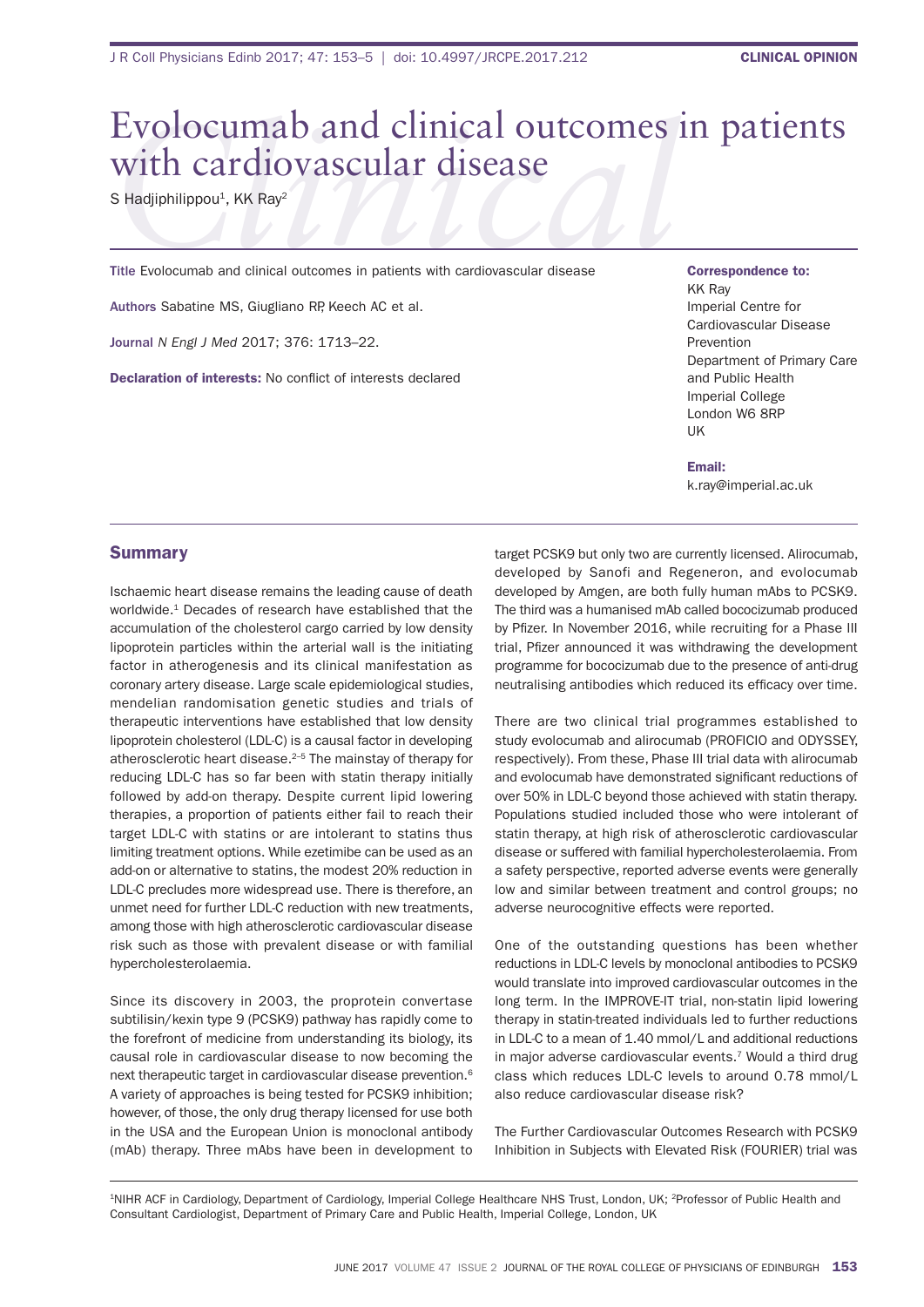the first cardiovascular outcomes trial investigating PCKS9 inhibitors and specifically investigated evolocumab. In this placebo-controlled trial in 27,564 patients with previous myocardial infarction, ischaemic stroke or symptomatic peripheral vascular disease and an LDL  $\geq$  1.81 mmol/L or a non HDL-C  $\geq$  2.59 mmol/L on optimised statin therapy, were randomised to receive evolocumab 140 mg every 2 weeks or 420 mg every month or placebo. The levels of high and moderate intensity statin therapy were 69.5% and 30.2% in the treatment arm compared to 69.1% and 30.7% in the control arm. The primary efficacy endpoint was the time to major cardiovascular events defined as cardiovascular death, myocardial infarction, stroke, hospitalisation for unstable angina or coronary revascularisation. The key secondary efficacy endpoint was the time to cardiovascular death, myocardial infarction or stroke. The study was event-driven and continued until at least 1,630 patients experienced a key secondary endpoint. median duration of follow-up was 26 months. In March 2017, results from the FOURIER study were presented.<sup>8</sup>

The FOURIER trial demonstrated a 59% mean reduction in LDL-C in the evolocumab group compared to placebo to a median of 0.78 mmol/L. The reduction in LDL-C was maintained over time. The addition of evolocumab to statin therapy resulted in a significant reduction of 15% in the primary composite endpoint and 20% reduction in the secondary endpoint. There was a consistent benefit across all subgroups, including those on high-intensity statin and with a low LDL-C at baseline. These findings are consistent with findings from statin trials with reductions in major adverse cardiac events per mmol/L reduction in LDL-C.<sup>9</sup> The degree of risk reduction increased over time (from 12% in the first year to 19% beyond the first year with regards to the primary endpoint and from 16% to 25% beyond the first year for the secondary endpoint). There was no significant difference between study groups with regards to adverse events. There was additionally no observed difference in cardiovascular mortality when comparing between high intensity and moderate intensity statin therapy. This is consistent with other trial data.<sup>9</sup> Looking at individual outcomes, evolocumab had no effect on cardiovascular mortality but there were significant reductions of 21-27% in the risk of myocardial infarction, stroke and coronary revascularisation. There was also no effect on the rates of hospitalisation for unstable angina or worsening heart failure, cardiovascular death or death from any cause.

## **Opinion**

Given the accrued benefits in risk reduction over time, one criticism of this trial is the short duration of follow-up. in FOURIER, median duration of follow-up was 26 months as opposed to the 4 year follow-up that was originally planned. The short follow-up was attributed to a 50% higher event rate than had been postulated and a rapid increase in sample size such that the last 10,000 patients recruited only had about 1 year of follow up. Of note, the definition of cardiovascular death included death due to heart failure, death due to cardiovascular haemorrhage (including stroke and aortic aneurysm) and death due to other cardiovascular causes (including pulmonary embolism or peripheral arterial disease), thus including events which may not be modifiable by lipid lowering therapy (which principally reduces atherosclerotic events).

another criticism has been that cardiovascular risk reduction was less than expected when compared to the 2005 predictions by the Cholesterol Treatment Trialists.<sup>5</sup> The composite endpoint in FOURIER, however, included hospitalisation for unstable angina which was not included in the CTT trial and a much shorter duration of follow up.

This trial has many positives. In a population with stable vascular disease including coronary artery disease, cerebrovascular and peripheral arterial disease, it confirms that cardiovascular risk is further reduced by non-statin lipid lowering therapy. Additionally, LDL-C levels below 1.8 mmol/L down to 0.78 mmol/L are safe and well tolerated. It also provides further evidence that low LDL-C levels can reduce myocardial infarction and strokes in trials of relatively short duration but the effect on cardiovascular mortality may require longer follow up to observe significant benefit.

Since its discovery, PCKS9 inhibition has proven its efficacy in reducing LDL-C levels on top of standard lipid lowering therapy both as monotherapy and in those intolerant of statins. This is particularly relevant for patients at high risk of atherosclerotic cardiovascular disease or those with genetic conditions predisposing to premature atherosclerotic cardiovascular disease. Results from FOURIER confirm significant reductions in major adverse cardiovascular events with evolocumab and pave the way for further cardiovascular outcome trials within this field.  $\bullet$